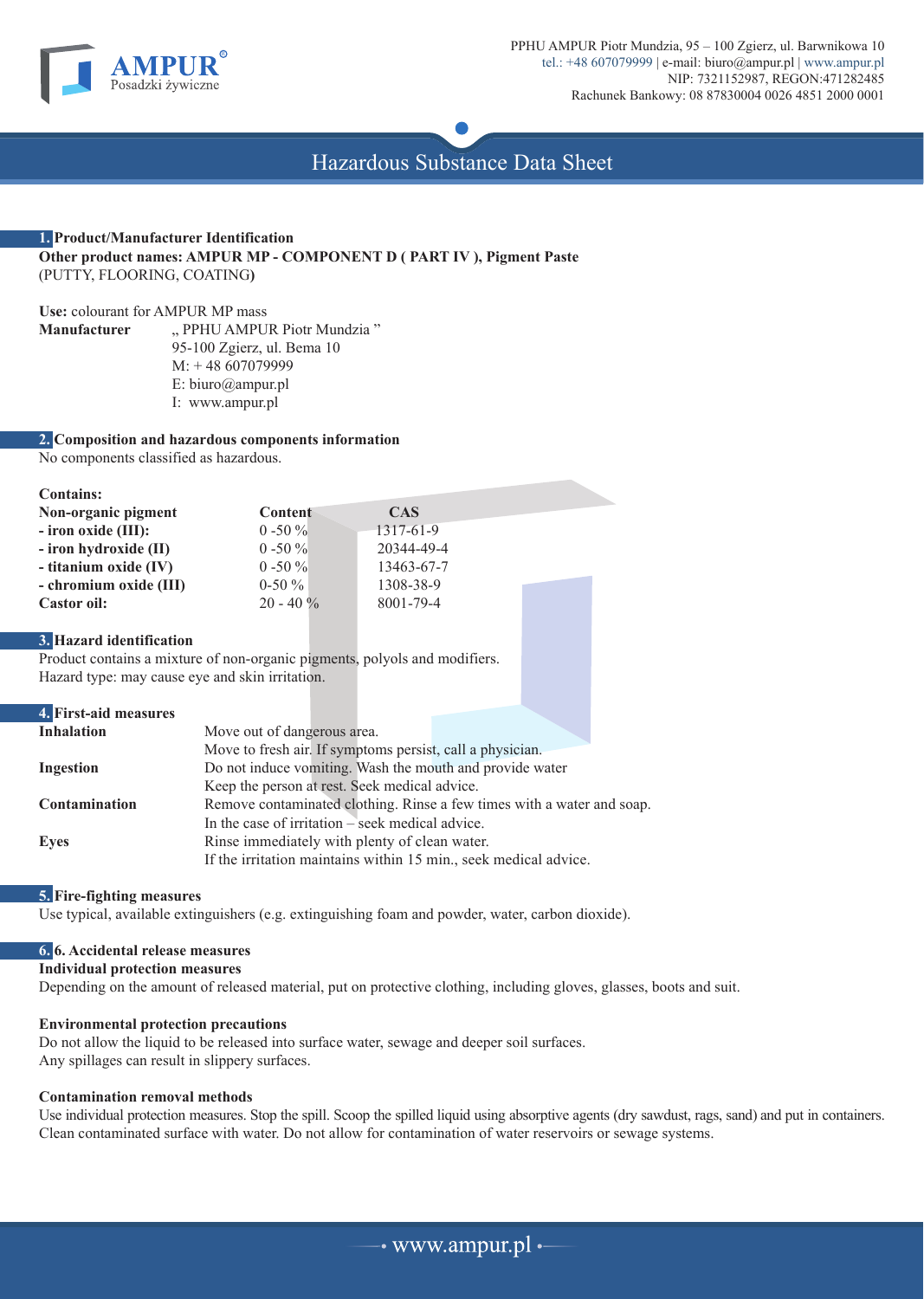

### **7. Handling and storage**

Use Avoid spillage and skin/eye contact. Observe safety and work rules. **Storage** Store in original and sealed packages, at the temperature of  $10 - 20$  °C. Protect from freezing.

**8. Exposure controls & Individual protective measures Controls** Standard concentration control in the workplace. No limiting concentrations have been determined. **Ventilation** No specific requirements. Main and workplace ventilation. **Respirators** No specific requirements **Gloves** If there is a risk of skin contact, wear rubber gloves with cotton liner **Eye protection** Wear glasses if there is a risk of spattering **Other measures** Wear proper clothing and footwear

**Hygienic measures** Avoid skin and clothing contamination. If necessary, change the clothing and wash the skin thoroughly with soap. Do not take contaminated clothing home. Do not eat or drink when using the product. Wash hands thoroughly before eating, smoking and using lavatory

| 9. Physical and chemical properties |                                      |  |  |
|-------------------------------------|--------------------------------------|--|--|
| Appearance                          | colourant, low viscosity liquid      |  |  |
| Odour                               | distinctive, weak                    |  |  |
| <b>Solubility</b>                   | non water-soluble                    |  |  |
| Specific gravity may vary:          | 1,75 g/cm3 at 20 $^{\circ}$ C        |  |  |
| <b>Viscosity</b>                    | approx. 2500 mPas at 20 $^{\circ}$ C |  |  |
| Ignition temp.                      | above $200 °C$                       |  |  |
| <b>Solvent</b>                      | alcohols, esters, ketones, aromas    |  |  |
| <b>Explosion properties</b>         | no fire or explosion hazard          |  |  |

### **10. Stability and reactivity**

**Stability** Stable in normal conditions **Ambient conditions to avoid** Too high temperature (above  $35^{\circ}$ C) or too low (below  $0^{\circ}$ C) **Materials to avoid** Highly oxidizing materials **Hazardous Decomposition Products** Carbon oxide, nitric oxide, other poisonous gases

# **11. Toxiological information**

| 11. TOXIOIO2ICAI IIIIOI IIIAUOII   |                                                            |
|------------------------------------|------------------------------------------------------------|
| Inhalation                         | High vapour concentrations may irritate respiratory system |
| Ingestion                          | Unlikely, may cause stomach upset                          |
| <b>Skin contact</b>                | May cause allergy                                          |
| Eve contact                        | Irritation, may cause lacrimation                          |
| <b>Hazardous effects to health</b> | Not reported                                               |
| <b>Exposed organs</b>              | Skin, eyes, respiratory system                             |
|                                    |                                                            |

# **12. Ecological information**

|                                     | <b>Environmental hazards:</b> Not applicable |                                                                                             |  |
|-------------------------------------|----------------------------------------------|---------------------------------------------------------------------------------------------|--|
|                                     | <b>Mobility:</b>                             | Sparingly volatile, water-insoluble                                                         |  |
|                                     | <b>Biodegradation:</b>                       | Not applicable                                                                              |  |
|                                     | <b>Bioaccumulation:</b>                      | Not applicable                                                                              |  |
|                                     | Carcinogenecity:                             | Not applicable                                                                              |  |
|                                     | <b>Mutagenecity:</b>                         | Not applicable                                                                              |  |
| <b>General recommendations:</b>     |                                              | Do not allow the liquid to be released into surface water, sewage and deeper soil surfaces. |  |
| <b>Influence on reproductivity:</b> |                                              | Not applicable                                                                              |  |
|                                     |                                              |                                                                                             |  |

# **13. Disposal handling**

**Disposal method:** Dispose of according to all state and local applicable regulations

**Waste classification.** (Journal of Laws 01.112.1206, as amended)

**Type :** Other waste material, not specified. **Code : 07 03 99**

**Type :** Other waste material, not specified. **Code : 07 01 99**

Small amounts should be mechanically collected into sealable containers for further disposal. Large amounts should be collected and renewed. Do not burn or reuse product packages. Dispose of the material and substance as a hazardous material.